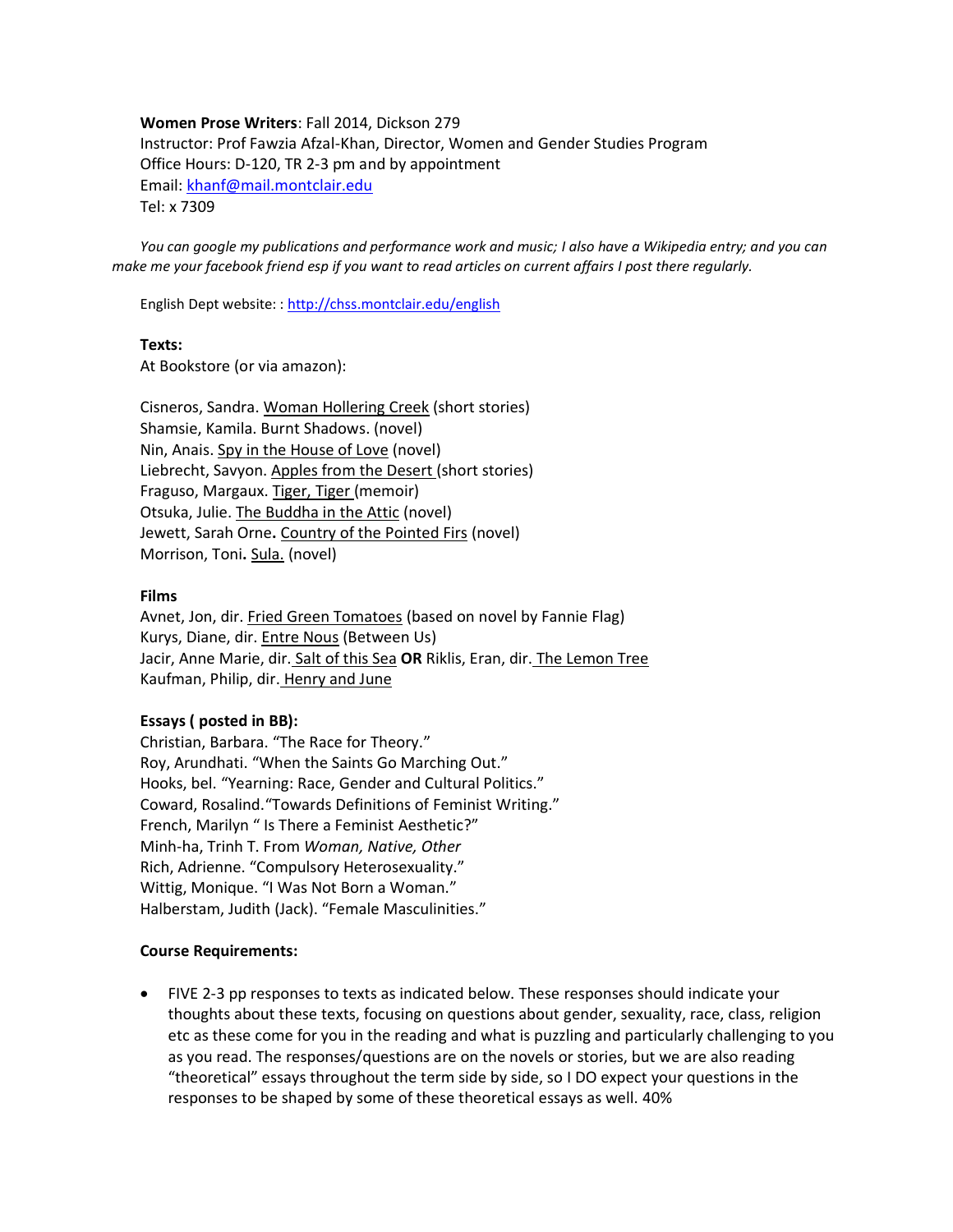- Group-led discussions and in-class participation; if your group is scheduled to lead class discussion, you MUST be present (no excuses)—AND be respectful to your group members. You must listen to each other, everyone in the group must have a point s/he wishes to discuss or raise, and each group member must respond or have something useful to say to push the discussion along at least once during the session. Groups who are leading discussion will spend approx. 15 minutes discussing amongst themselves, then ask for others in the room to join in. I will intervene as necessary. The success (and grade) of each group member will be based on my judgment of how lively and involved the discussion is amongst the group and how well others' respond to it by joining in later. Some background info on author/time/place/work may be referred to as appropriate during course of discussion and to help frame questions. But remember—this is NOT a "presentation"—it is discussion meant to "provoke" thoughts, ideas, arguments between and amongst the group and class members.
- I final 8-10 pp paper (described at end of syllabus) 20% PLAGIARISM IS A SERIOUS OFFENSE; IF CAUGHT, YOUR WORK WILL RECEIVE A FAILING GRADE AND DISCIPLINARY ACTION TAKEN AGAINST YOU THAT COULD LEAD TO EXPULSION FROM THE UNIVERSITY. DON'T EVEN THINK ABOUT PASSING OFF OTHERS' WRITING AS YOUR OWN!!!! 30%

Class participation 10%

## **Rules:**

\*

3 unexcused absences are allowed during the term. After you have used these up, you automatically fail the course.

Being continually late will not be tolerated, nor popping in and out of class. If this becomes a pattern, you will be marked down or even asked to drop the class. NO looking at cell phones in class-EVER!

**Schedule**: (Subject to change—its up to YOU to keep up with any changes which I will post on Canvas)

Week 1: W (Sep 3): Introductions; Groups, Watch Film in class: Henry and June

## **Week 2: W (Sep 10):**

Discussion: Nin, Spy in the House of Love, and comparison with the Film version (Henry and June; also essay from Canvas: Judith (Jack) Halberstam, "Female Masculinities" (*Group #1 leads discussion*, provides background info on Nin/her life and times as pertinent to the novel; remember: Stay focused on questions/confusions/moments of discomfort!!).

**Week 3: W (Sep 17**): ASSIGN #1 (*response sheet should be sent to me by 5 pm WED, using Canvas; it should reference your questions/confusions/concerns re Nin's novel, the film as well as the essays for today's class; ALL OTHER SUBSEQUENT ASSIGNMENTS SHOULD FOLLOW THE SAME PATTERN AND BE SUBMITTED VIA CANVAS by 5 pm--BEFORE OUR CLASS MEETING. I expect you to use your response sheets in class to start discussions*)

> Discussion of Theoretical Prose Readings posted on Canvas: Marilyn French, Rosalind Coward, and Trinh. T.Minh-ha (authors) (*Group#1 continues leading*)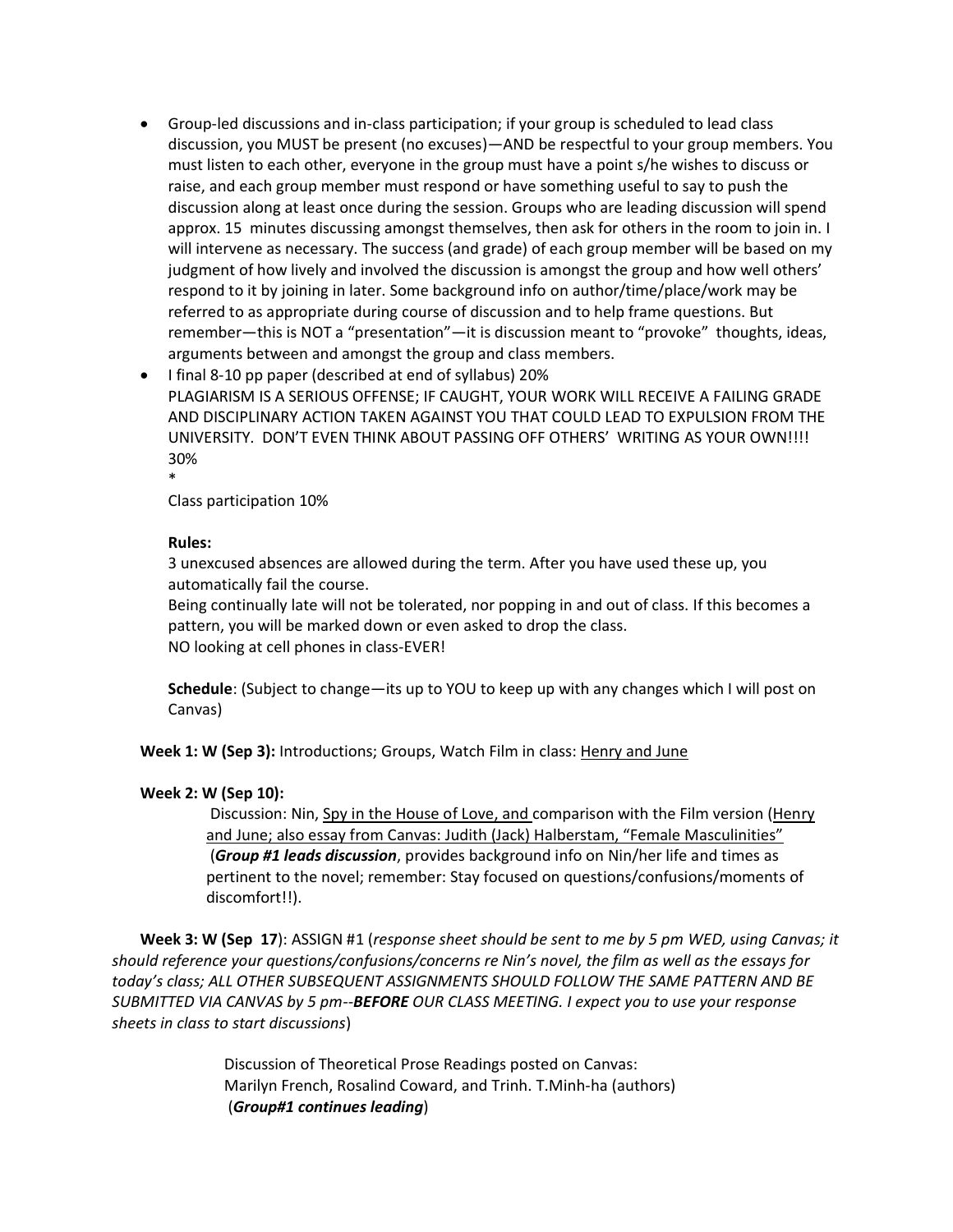**Week 4: W (Sep 24):** ASSIGN #2 (combine the readings from last week with this week's in your response) Discussion of Country of the Pointed Firs: *Group 2 Leads*. Last hour of class time we will watch of Fried Green Tomatoes-what we don't get to in class, you must catch on your

own time prior to next week's class.

**Week 5: W (Oct 1)** : Theoretical Prose From Canvas: "Compulsory Heterosexuality" (Adrienne Rich) and "I Was Not Born a Woman." (Monique Wittig)—*Group 2 continues to lead*; weave in discussion of FGT.

**Week 6: W (Oct 8)** Watch Entre Nous in class; Discussion.

**Week 7: W (Oct 15):** ASSIGN #3; should include your response to the two films, the essays, plus how these connect in any way to issues raised in the memoir Tiger Tiger Discussion of Tiger, Tiger *(Group 3 Leads*)

# **Week 8: W (Oct 22):** short story selections from Woman Hollering Creek and film scenes, Babel. *(Group 3 continues; group should select scenes to show for discussion purposes*)

**Week 9: W (Oct 29)** Sula, plus bell hooks and Barbara Christian( from Canvas) *Group 4 leads*

**Week 10: W (Nov 5):** Buddha in the Attic (*Group 4 continues*) ASSIGN #4: reference readings from weeks 8,9 and 10. Watch in class, a panel with three women writers

including Julie Otsaka, on feminism and writing at:

[http://www.booktv.org/Watch/12520/Book+Expo+America+Panel+on+Feminism+in+Writing+Today.asp](http://www.booktv.org/Watch/12520/Book+Expo+America+Panel+on+Feminism+in+Writing+Today.aspx) [x](http://www.booktv.org/Watch/12520/Book+Expo+America+Panel+on+Feminism+in+Writing+Today.aspx)

**Week 11: W (Nov 12):** Watch Salt of This Sea OR The Lemon Tree in class—FAWZIA at NWSA (National Women's Studies Association annual convention).

**Week 12: W (Nov 19):** Discuss SOS/Lemon Tree; plus First two stories plus "A Married Woman" and "Road to Cedar city" from Apples in the Desert *(Group 5 leads*) –bring in videos and online postings re latest War on Gaza. (from previous Operation Cast Lead: Gaza Flotilla, Intifada etc (Amnesty Int'l video) and doc on Gaza perhaps)

# **Week 13: W (Nov 26): NO CLASS : Thanksgiving**

**Week 14: W (Dec 3**): Burnt Shadows (*Group 5 continues to lead)P*lus Arundhati Roy article on Canvas ;

LAST ASSIGN #5—(Combine Weeks 11, 12 and 13 reading/films in response) **Week 15 (Dec 10):** Wrap-Up AND FINAL PAPERS DUE!!

Topic: Using several of the essays posted on Canvas (as your secondary sources), develop a critical framework for analyzing/discussing what you consider to be an important theme or themes in 2 of the primary texts we've studied this term, PLUS Burnt Shadows. (You can use one novel and one memoir, or a collection of stories and a novel, or a novel and a film as your primary texts, and put these into conversation with Burnt Shadows). No additional secondary sources are required, though you may